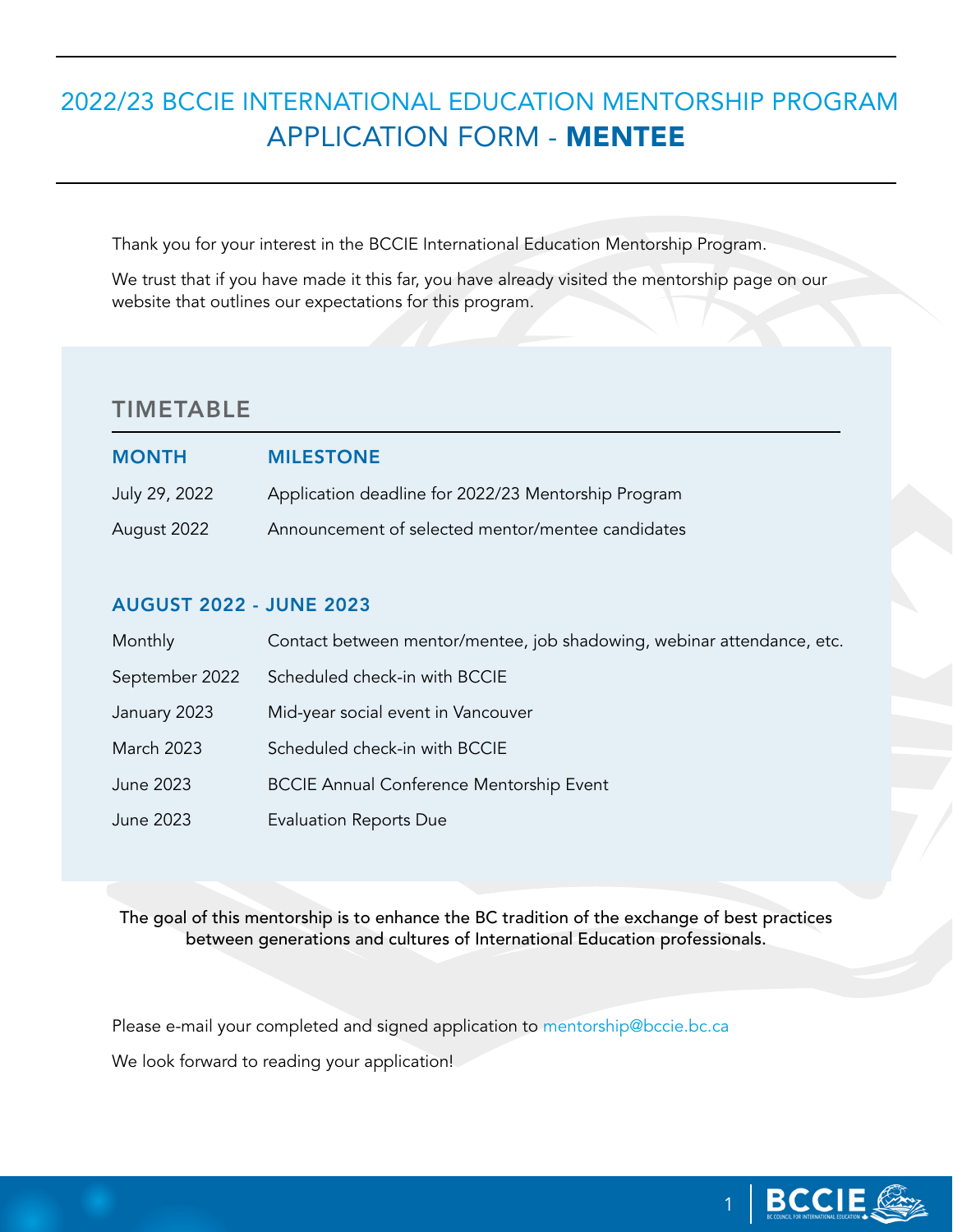## 2022/23 BCCIE International Education Mentorship Program APPLICATION FORM -**MENTEE**

| NAME:                                                                                                        |
|--------------------------------------------------------------------------------------------------------------|
| <b>INSTITUTION:</b>                                                                                          |
| POSITION/OCCUPATION:                                                                                         |
| <b>EMAIL:</b>                                                                                                |
| <b>PHONE NUMBER:</b>                                                                                         |
| Please attach an updated resume.                                                                             |
| 1. How many years of experience do you have in the International Education sector?                           |
| 0-2 years<br>3-5 years<br>5-8 years                                                                          |
| 8-10 years<br>$11 + years$<br>Other (please specify below)                                                   |
|                                                                                                              |
| 2. What are your areas of interest? (max 400 words)                                                          |
|                                                                                                              |
|                                                                                                              |
|                                                                                                              |
| 3. Please summarize what goals you would like to achieve through this mentorship program.<br>(max 400 words) |
|                                                                                                              |